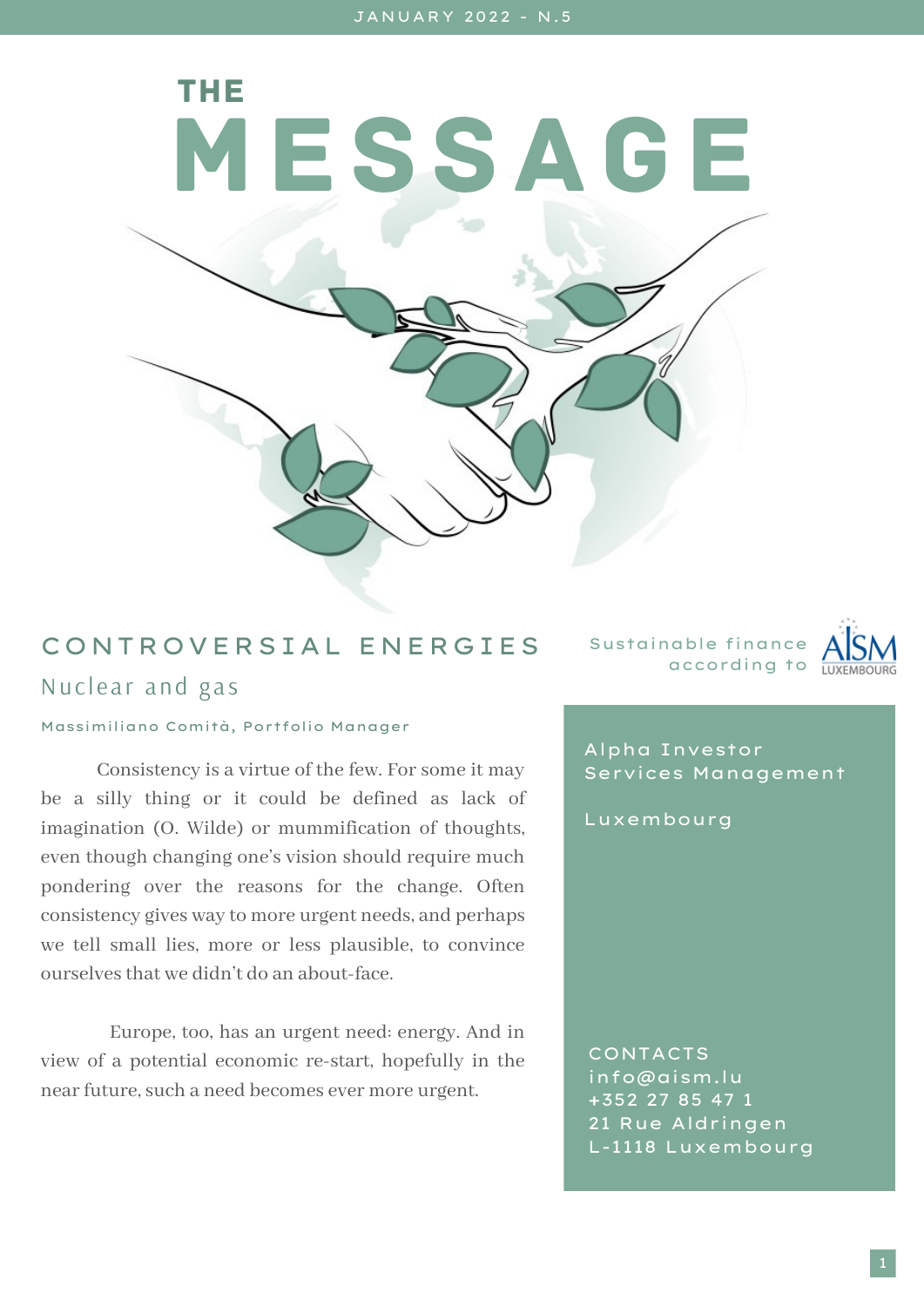As of today renewable energies are far from being able to face the gargantuan market demand. For some member states and European politicians solar panels, wind turbines and hydrogen alone won't even be able to reach the intermediate 2030 objective set by the Fit for 55 (-55% net emissions vs 1990), let alone the final target of zero net emissions by 2050.

As a result, on the last day of 2021 the EU Commission started consultations to draft a Taxonomy [Complementary](https://ec.europa.eu/commission/presscorner/detail/en/IP_22_2) Delegated Act to include gas and nuclear energy within the EU Taxonomy, effectively accepting these two energy sources. A possibility that already emerged in the COP26 as we pointed out in The long and [winding](http://aism.lu/sites/default/files/2021-12/THE%20MESSAGE%20-%20NOVEMBER%202021%20-%20EN.pdf) road. Not a small change if we think that exactly two years ago, on Jan 15th, 2020, the European Parliament approved with a large majority the Green Deal where the two sources were considered as not sustainable. Have we discovered something new about gas and nuclear, perhaps? Macron, first to support the inclusion of nuclear in the Taxonomy, should build this year a new radioactive high-level waste (half-lives of tens or hundreds thousand years) storing facility in Bure. They say that the town welcome sign reads: "twinned with Chernobyl, Fukushima and Three Mile Island". It's the same Macron that at the time of the French elections promised to close 14 of the 58 nuclear reactors by 2035 in the name of energy transition and that now, for the same reason, proposes to open new plants and storage facilities.

Gas and nuclear will be considered as sources compliant with the energy transition until renewables will be sufficient. But let's try to run some numbers: seven years are needed to build a nuclear plant and the average life of a third-generation reactor is estimated in 60- 100 years. How could this be considered a transition project, when the net zero target is set by 2050? Moreover building costs are so exorbitant that nuclear energy costs as much as three times offshore wind and as much as six times solar. One could say that the long operational life of a nuclear plant gives the time to pay back the initial investment but this too is a weak argument considering the average of a wind or solar farm and the fact that their production cost per installed kwh falls year after year. The truth is that the investments in gas and nuclear are crowding out those in green sources.

The EU Commission's proposal brought about a dispute among member states (and not only) that support it, like France, and those that are against it, like Germany. A final decision has not been reached yet, but it's easy to see the efforts in minimizing potential objections if we consider that the consultations have been opened on the last available day, leaving only 12 days (extended to 21 at the deadline) to the expert panel to express an opinion, and that 72% of member states are thought to be against the inclusion of gas and nuclearin the Taxonomy.

If today solar, wind and hydrogen technologies could address our energy needs,